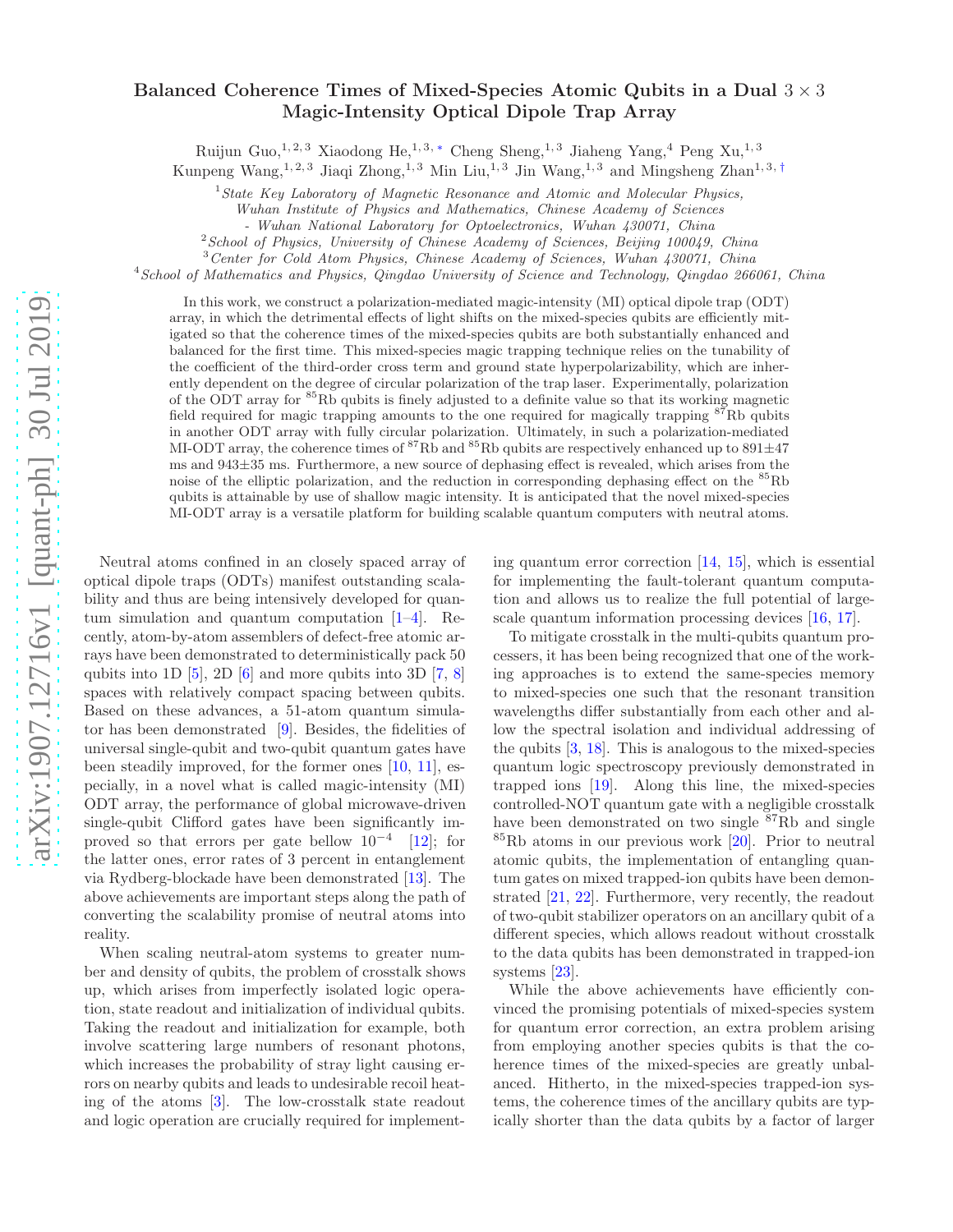than 100  $[21-23]$ . As a result, the strong decoherence of ancillary qubits causes obvious error in measurement and mixed-species logic gates in the error correction [\[23\]](#page-4-23). Beyond the quantum computing, particularly in the field of quantum metrology, the long enough coherence times of both mixed-species atomic qubits are crucial to power the quantum-enhanced measurement [\[24](#page-4-24)[–26](#page-5-0)]. In order to reliably store coherent superpositions for periods over which quantum error correction can be implemented, it is thus crucial to build a long-lived mixed-species memory. For neutral atoms, one can deploy the magic intensity (MI) technique [\[27](#page-5-1)] to efficiently suppress the dephasing due to the well-known differential light shift (DLS) [\[28,](#page-5-2) [29](#page-5-3)]. This MI trapping relies on by applying a bias magnetic B field along a circularly polarized trapping laser field [\[30,](#page-5-4) [31\]](#page-5-5) and taking account of a fourth-order hyperpolarizability induced by the trapping fields [\[32](#page-5-6)]. The open question is whether the magic trapping can be realized in an optically trapped mixedspecies neutral-atom memory. This question is explicitly answered in this Letter.



FIG. 1. (color online). Schematic of the optical layout for building the dual  $3 \times 3$  MI-ODT array. Two 830 nm laser beams from two individual tapered amplifier (one is used for  ${}^{87}Rb$  and denoted by beam-87; the other for  ${}^{85}Rb$  and denoted by beam-85) are respectively deflected in two orthogonal directions to generate the corresponding 2D beam arrays and then are combined with a non-polarizing 50:50 beamsplitter cube. The dual-axis acousto-optic deflector (AOD) which is driven by a two-channel radio frequency with several tones. The polarizations of beam-87 and beam-85 are engineered via incorporating two liquid crystal retarders (LCRs). An objective lens not only provides a 3D tight confinement but also collects fluorescence from the trapped <sup>87</sup>Rb and <sup>85</sup>Rb atoms. The fluorescence is then counted by a single photon counting module (SPCM). A broadband horn external to the vacuum glass cell is used to deliver the microwave radiation.

We begin by upgrading the experimental setup for building a 2D ODT array to confine the mixed <sup>87</sup>Rb and <sup>85</sup>Rb qubits, in which the flexible settings of degrees of circular polarization  $(A)$  are accessible. Subsequently,

we study the behavior of tunability of  $B - U_M$  lines for <sup>85</sup>Rb qubits, which are the dependencies of magic intensity  $U_M$  on the working magnetic fields B, by tuning the values of  $A$ . And we determine the values of  $A$ for magically trapped <sup>85</sup>Rb qubits, in which the required bias B field amounts to the one required for magically trapped <sup>87</sup>Rb qubits. Next we study the coherent characteristic of <sup>85</sup>Rb qubits in such a polarization-mediated MI-ODT array and the accompanying dephasing factors are analysed. Finally, we measure the coherence times of <sup>87</sup>Rb and <sup>85</sup>Rb qubits in a mixed-species polarizationmediated MI-ODT array and find that their coherence times are both enhanced and balanced.

Figure 1 depicts the upgraded experimental setup for producing a 2D mixed-polarization ODT array for building a mixed-species qubits memory. To this end, we use 2 sets of 2-axis acousto-optic deflector (AOD) to deflects two linearly polarized 830 nm laser beams into respective 2D array of beams. Each AOD is driven by 2 channel multi-tone radio-frequency (RF) signals, which is similar to the work of generating a small array of ODT [\[33\]](#page-5-7). Limited by the availability of 830 nm laser power, we can only make a  $3 \times 3$  ODT array out of each AOD such that trap depth of each site is deep enough to reliably load a single atom from the magneto-optical trap (MOT). The uniformity of the traps are within 12% after optimization [\[12\]](#page-4-11). The 2 sets of output beam arrays are then combined together by a non-polarizing beam splitter. Two pieces of liquid-crystal-retard (LCR) are inserted in such a way that the polarization of the two beams can be individually set to desired polarizations. The resulting beams are then focused to form a 2D mixed-polarization ODT array, in which each spot with a waist of about 1.0  $\mu$ m. The sites marked by dashed circles are used to trap  ${}^{87}$ Rb atoms, and the unmarked ones are of  ${}^{85}$ Rb. The intersite spacings in <sup>87</sup>Rb array and <sup>85</sup>Rb array are both 5.2  $\mu$ m. We note that we use a SPCM instead of electron-multiplied-CCD camera (EMCCD) to detect the fluorescence of individual single atom. Certain single-site detection is realized by scanning the fluorescence image of the array together with spatial filtering techniques.

The mixed-isotope qubits are encoded in microwave clock states of <sup>87</sup>Rb atom as  $|0\rangle_{87} \equiv |F = 1, m_F = 0\rangle$ and  $|1\rangle_{87} \equiv |F = 2, m_F = 0\rangle$  and of <sup>85</sup>Rb atom as  $|0\rangle_{85} \equiv |F = 2, m_F = 0\rangle$  and  $|1\rangle_{85} \equiv |F = 3, m_F = 0\rangle$ . The main experimental details on preparation of <sup>87</sup>Rb and <sup>85</sup>Rb qubits were described in Ref. [\[20](#page-4-20)]. In brief, we ultimately prepare single <sup>87</sup>Rb and <sup>85</sup>Rb qubits with temperature about 10  $\mu$ K and 14  $\mu$ K respectively in linearly polarized ODTs with trap depth of 0.4 mK. The coherent properties of the mixed-isotope qubits are studied by the conventional Ramsey interferometry. To do so, the <sup>87</sup>Rb and <sup>85</sup>Rb qubits are respectively rotated by the microwave radiations at frequency about 6.834 GHz and 3.035 GHz. The resonant microwave radiations are delivered via a broadband horn external to the vacuum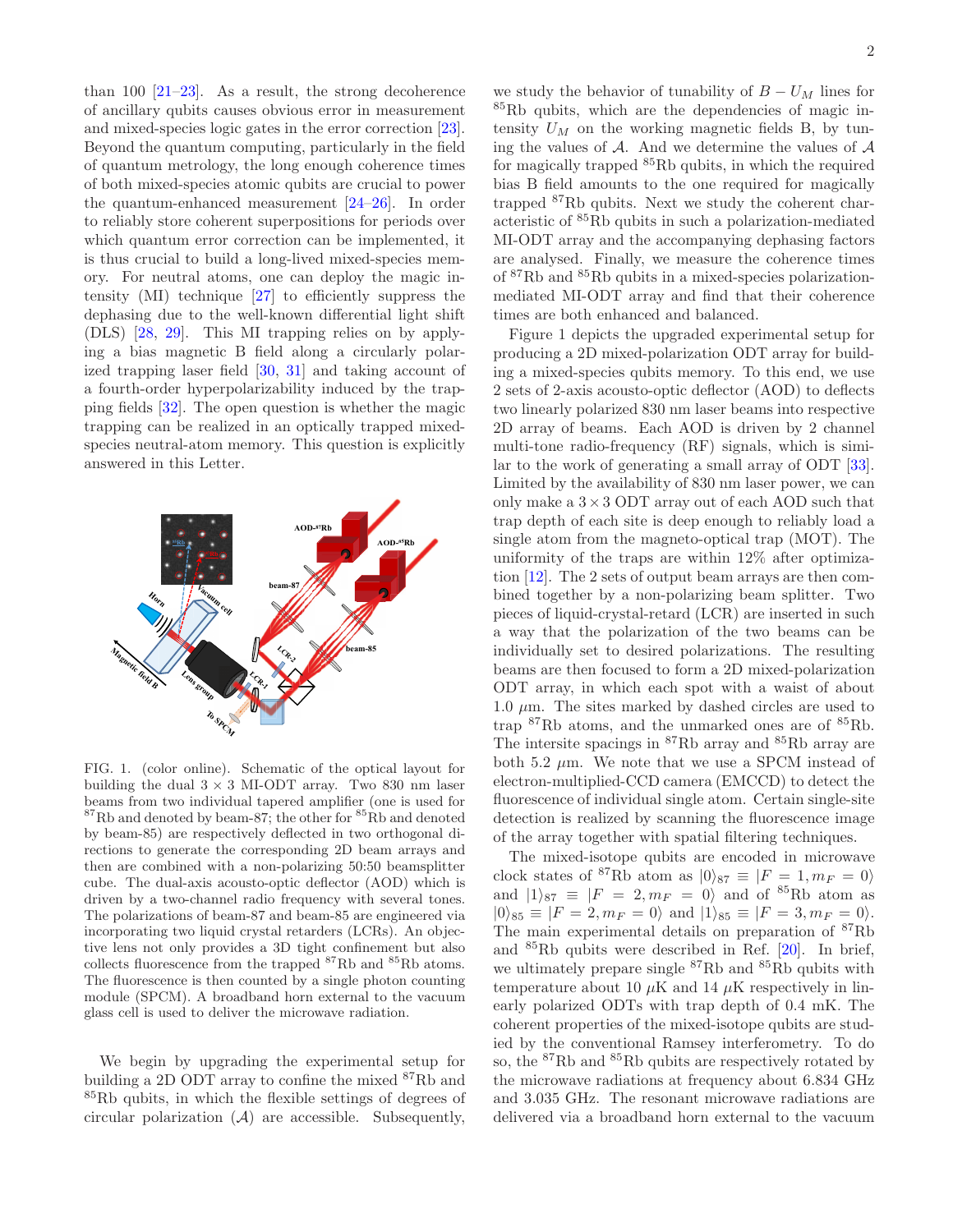glass cell.

On the account of degrees of circular polarization  $\mathcal{A}$ , the DLS of Zeeman-insensitive clock transition seen by the Rb atoms at the external magic field B reads [\[27,](#page-5-1) [31](#page-5-5), [32\]](#page-5-6)

$$
\delta\nu(B, U_a, \mathcal{A}) = \beta_1 U_a + \mathcal{A}\beta_2 BU_a + \mathcal{A}^2 \beta_4 U_a^2 \qquad (1)
$$

where  $\delta \nu$  is the total DLS seen by the atoms, and  $U_a$ (in units of Hz) is the local light intensity, and  $\beta_1$  is the coefficient of third order hyperfine-mediated polarizability,  $\beta_2$  is the coefficient of third order cross-term and  $\beta_4$  is the coefficient of the groundstate hyperpolarizability. Here, we first determine the corresponding values of the parameters of  $\{\beta_1,\beta_2,\beta_4\}_{85}$  for  ${}^{85}\text{Rb}$ atoms under  $A=1.00$ , those are not yet determined. Following the similar approach presented in our previous work [\[27\]](#page-5-1), under  $\mathcal{A}=1.00$ , the  $\{\beta_1,\beta_2,\beta_4\}_{85}$  are measured to be approximately  $\{1.59(4) \times 10^{-4}, -2.20(8) \times 10^{-4} \}$  $G^{-1}$ ,1.09(1) × 10<sup>-11</sup> Hz<sup>-1</sup>}<sub>85</sub>, those are consistent with the theoretical values  $\{1.61(4) \times 10^{-4}, -2.45(8) \times 10^{-4}$  $G^{-1}$ , 1.15(1) × 10<sup>-11</sup> Hz<sup>-1</sup>}<sub>85</sub>, see Ref. [\[31](#page-5-5), [32](#page-5-6)].



FIG. 2. (color online). The A-curb on the tunability of  $B - U_M$  lines for <sup>85</sup>Rb qubits. Each data point is extracted from the minimum in measured DLS as a function of light intensity (trap depth) for each magnetic B field. The accompanying error bars are fitting errors. For various values of  $A = \{0.500, 0.306, 0.239, 0.225\}$ , their corresponding  $B - U_M$ lines are recorded, shown respectively as  $\{\blacktriangle, \blacktriangledown, \blacklozenge, \blacktriangleleft\}$ . The inset shows the measured  $B_{max}$  as a function of multiplicative inverse of circular degree,  $\mathcal{A}_{85}^{-1}$ .

Obviously, from Eq.(1), the magic trapping happens when  $\partial \delta \nu(B, U_a)/\partial U_a = 0$ , yielding the magic intensities  $U_M = -(\beta_1 + A\beta_2 B)(2A^2\beta_4)^{-1}$ , those scale linearly with the B fields. This relationship is called  $B - U_M$  line. It denotes that the smaller  $B$  field sets, the larger intensity requires. But larger intensity means that the atoms scatter more spontaneous Raman photons from the trapping laser, leading to a faster spin relaxation rate. On the other hand, when the working B field reaches a maximum  $B_{max} \rightarrow -\beta_1/\mathcal{A}\beta_2$ , which is equal to the B-intercept on

 $B - U_M$  line,  $U_M$  approaches 0 and that the trap is too weak to confine atoms. To trade off between the reliable trapping and low spin relaxation rate, the working B field is normally set slightly below the  $B_{max}$ . Due to about 3.8 GHz gap between hyperfine splitting of <sup>87</sup>Rb and  ${}^{85}$ Rb atoms, under the same A, they require respective working  $B_{max}$  fields to fulfill the magic operating conditions. For example, when  $A = 1.00$ , the measured  $B_{max}$  for <sup>87</sup>Rb and <sup>85</sup>Rb atoms are respectively 3.50 G and 0.74 G, as shown in Fig.2. The working B field for <sup>87</sup>Rb atoms is typically set to  $B_{87} \approx 3.180$  G. Obviously, at such magnetic field, no magic depth exists for <sup>85</sup>Rb atoms for the same A.

According to Eq.(1), the  $B - U_M$  relationship is tunable as adjusting the  $A$ . The  $A$ -curb on the local tunability of  $B - U_M$  provides a crucially experimental handle on removing the gap of working B filed between mixed-isotope qubits. To demonstrate such tunability, we measure the corresponding  $B - U_M$  lines with varied  $A_{85} = \{0.500, 0.306, 0.239, 0.225\}$  for <sup>85</sup>Rb qubits, as shown in Fig.2. The extracted  $B_{max}$  is proved to be proportional to the  $\mathcal{A}_{85}^{-1}$ , as shown in the inset of Fig.2. The clear linear dependence expresses the physics that the coefficient of third-order cross term  $\beta_2$  increases linearly with the A and the insensitivity of the  $\beta_1$  to the A. Evidently from the Fig.2, the  $B_{max}$  on  $B - U_M$  lines of <sup>85</sup>Rb qubits moves towards the one of <sup>87</sup>Rb qubits (open circles) trapping in a MI-ODT with  $A_{87} = 1.00$  as reducing the  $A_{85}$ .



FIG. 3. (color online). Coherence time of  ${}^{85}Rb$  ( $\tau_{85}$ ) qubits and its dependence on the magic intensities  $(U_M)$  in an elliptically polarized MI-ODT. The solid line is the simulated result via the Monte Calo method on the assumption that the noise of the  $A$  is of Gaussian distribution. All their accompanying error bars of measured  $\tau_{85}$  and  $U_M$  are of fitting errors.

Next, we study the coherent property of <sup>85</sup>Rb qubits in an elliptically polarized MI-ODT at the fixed B  $\approx 3.180$ G. To precisely tune the  $A_{85}$  with high resolution, we use the LCR, driven by an AC voltage, to control the polarization. In this work, all the values of  $A_{85}$  are cali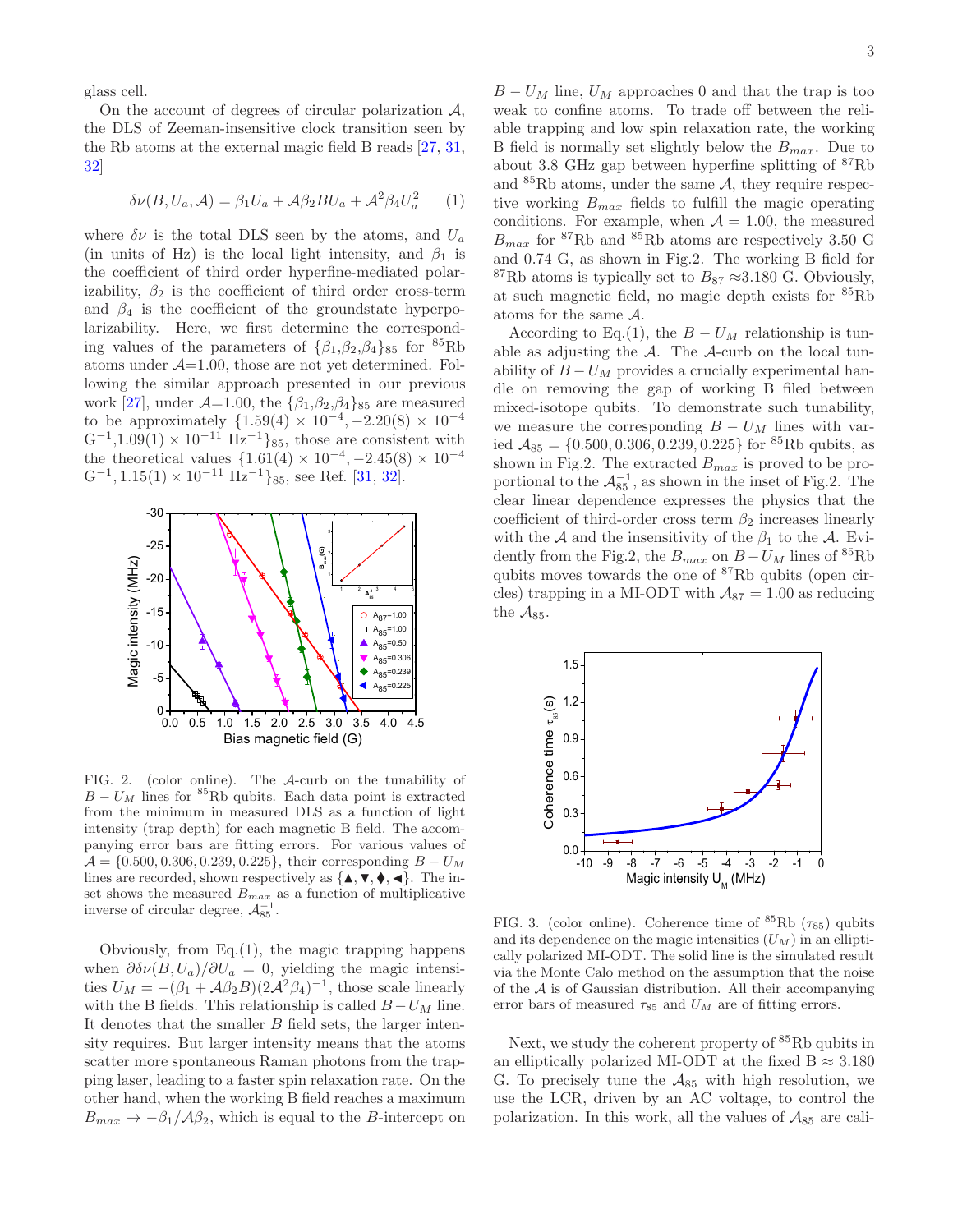brated by fitting the measured intensity-dependent DLS curves to Eq.(1). The coherent property of  ${}^{85}Rb$  qubits are measured by the following sequences: First, the polarization of beam-85 is finely tuned so that the resulting  $A_{85}$  is sightly smaller than 0.227; then the corresponding intensity-dependent DLS curve is measured, and the resulting magic intensity is deduced and also the value of  $A_{85}$ ; eventually, the corresponding coherence time  $\tau_{85}$ at the magic intensity is measured via the Ramsey interferometry. The extracted  $\tau_{85}$  as a function of magic intensity  $U_M$  is plotted in Fig.3. It is evident that the  $\tau_{85}$ increases as lowering the magic intensity, and the peak of the coherence time is about  $1070 \pm 70$  ms, where the trap depth and the corresponding  $A$  are about -1.0 MHz  $(48.0 \mu K)$  and  $(0.225(1))$  respectively. Those are optimal in practice. Moving to lower trap depths, the MI-ODT is becoming too shallow to reliably confine the <sup>85</sup>Rb atoms since their temperatures are of several  $\mu$ K.

To analysis the dephasing factors responsible for the measured coherence times, we first employ a fluxgate magnetometer to probe the magnetic noise and determine its contribution to be about  $\tau_B \approx 1.52$  s. It is thus too weak to be responsible for the faster loss of coherence in a MI ODT with a higher trap depth and provides an upper bound for the qubits. On the other hand, both the residual inhomogeneous dephasing arising from the finite temperature of <sup>85</sup>Rb atoms and the longitudinal relaxation time  $T_1$  due to spontaneous Raman scattering contribute negligibly to all the involved magic intensities. After excluding the above dephasing factors, the possible one arises out of the noise of A. From Eq.(1), at the magic operating points  $U_M$ , namely that  $\partial \delta \nu(B, U_a)/\partial U_a = 0$ , the first order of sensitivity of DLS to the noise of  $\mathcal{A}_{85}$  is thus  $\beta_2 BU_M + 2\mathcal{A}_{85}\beta_4 U_M^2$ . Obviously sensitivity of the DLS to the noise of  $A$  is quadratically enhanced when the qubits being trapped in a deeper  $U_M$ . Assuming that the noise of  $A_{85}$  obeys the Gaussian distribution, with mean  $A_{85}$  and the standard derivation  $\sigma$ . Taking  $\sigma$  as a fitting parameter, the dephasing time  $\tau_A$  as a function of magic intensity is simulated via the Monte Calo method. By combining  $\tau_A$ with  $\tau_B$  and  $T_1$ , the best fit to the data points is as the solid line as plotted in Fig.4. By which, the  $\sigma$  is estimated to be  $1.0 \times 10^{-4}$ . It is found out that this noise is mainly from the fluctuating driving voltage of the LCR device. We monitor the change of the driving voltage. The typical peak-to-peak fluctuation is  $2\times10^{-4}$  within 0.7 h.

At last we measure the coherent properties of <sup>87</sup>Rb and <sup>85</sup>Rb qubits in a 2D polarization-mediated MI-ODT array experimentally. To this end, the  $A_{87}$  of beam-87 remains 1.00 and the one of beam-85 is finely tuned to be about  $A_{85} \approx 0.225$ . Meanwhile the external magnetic field is set to  $B \approx 3.180$  G. Both sites labeled with number 5 in <sup>87</sup>Rb and <sup>85</sup>Rb arrays, as shown in the inset in Fig.4, are used to calibrated the respective magic operating in-



FIG. 4. (color online). Coherence times of the mixed-isotope qubits. The recorded values of coherence times of <sup>87</sup>Rb (filled circles) and  ${}^{85}$ Rb (filled squares) qubits as a function of site number. All the accompanying error bars of coherence times are fitting errors. For the  $8^{7}Rb$  qubits, the lowest and highest coherence times are 753±16 ms and 1150±24 ms respectively. While for  ${}^{85}$ Rb qubits, the lowest and highest coherence times are 786±75 ms and 1137±91 ms respectively. The inset shows the pathes of the scanning sequence of measurement, which are indicated by arrows. Specifically, each site of the array is labeled from 1 to 9, the sites marked with circles and squares are of <sup>87</sup>Rb and <sup>85</sup>Rb respectively, in which the sites marked with 5 are used to calibrated the respective magic operating intensities of arrays.

tensities of arrays. The magic intensity at site  $5$  for  ${}^{87}Rb$ and <sup>85</sup>Rb qubits are respectively set to -2.2 MHz and -1.1 MHz. Since we are using a SPCM for fluorescence detection, we measure the coherence times of mixed-species qubits across the ODT array site-by-site. The sequences of site-by-site scanning are shown in the inset of Fig.4, which are indicated by the arrows. For each site labeled, we carry out Ramsey experiments and obtain its coherence time, as a data point plotted in Fig.4. To ensure the consistency of measuring the coherence times, the laser powers and polarizations of beam-87 and beam-85 unchanged throughout the experiment. After completing experiment, the measured coherence times as a function of site number are plotted in Fig.4. The average coherence time of <sup>87</sup>Rb and <sup>85</sup>Rb qubits are respectively  $891\pm43$  ms and  $943\pm35$  ms. The recorded fluctuations of site-by-site are caused by different factors for different types of qubits. For  ${}^{87}Rb$ , it is mainly caused by the inhomogeneity of intensity across the array, since its hyperpolarizability is large so that qubits experience a more homogeneous dephasing effect when the operating intensity is away from the magic operating intensity which is calibrated at site 5, where the longest coherence time appears. For <sup>85</sup>Rb qubits, its sensitivity of coherence time on the inhomogeneity of intensity is abated since the  $A_{85}$ is reduced from unity to 0.225. But the required value of magic intensity is consequentially more sensitive to the drift of  $A_{85}$ . Since the temperatures of the LCRs are not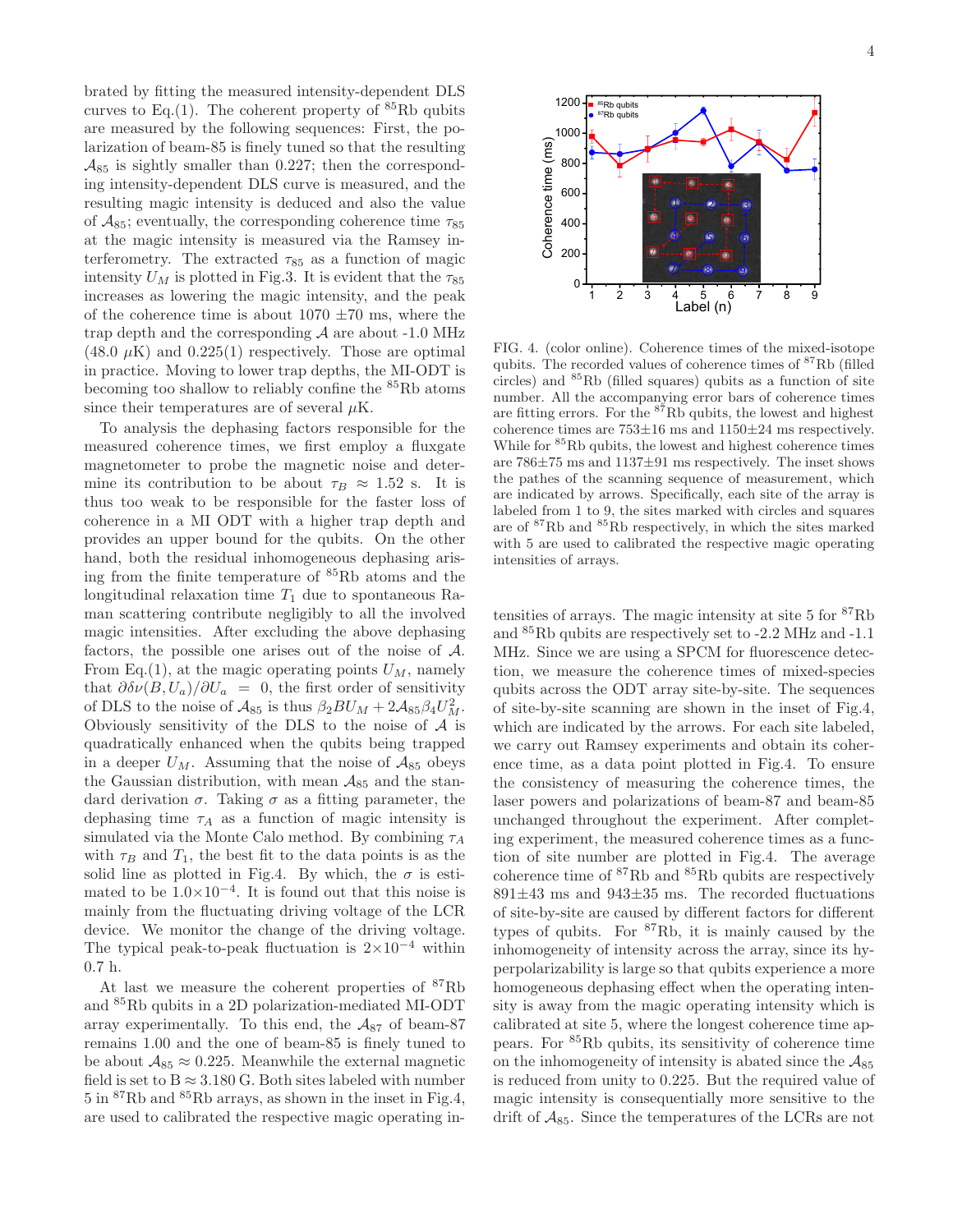stabilized and the measurements take several days long, there are inevitably drifts in response of the LCRs to the light polarizations in these long-term measurements.

In summary, we have devised a polarization-mediated MI-ODT array for mixed-species qubits, in which the detrimental effects of DLS on the mixed-isotope qubits are efficiently mitigated so that the coherence times of the mixed-isotope qubits are substantially enhanced to be close to 1 s and are balanced. Such a long-lived and balanced mixed-isotope memory is a valuable quantum resource for quantum information processing and quantum-enhanced measurements. Our methods demonstrated here can be straightforwardly extended to other optically trapped multi-species neutral atom memories. This work, together with our previous demonstration of entanglement of two individual <sup>87</sup>Rb and <sup>85</sup>Rb atoms via Rydberg blockade [\[20\]](#page-4-20), represent key steps towards a scalable quantum computer with mixed-species neutral atoms trapped in the polarization-mediated MI-ODT arrays.

## ACKNOWLEDGMENTS

We acknowledge fruitful discussions with Andrei Derevianko. This work was supported by the National Key Research and Development Program of China under Grant Nos.2017YFA0304501, 2016YFA0302800, and 2016YFA0302002, the National Natural Science Foundation of China under Grant Nos.11774389 and 11704212 , the Strategic Priority Research Program of the Chinese Academy of Sciences under Grant No.XDB21010100 and the Youth Innovation Promotion Association CAS No. 2019325.

- ∗ [hexd@wipm.ac.cn](mailto:hexd@wipm.ac.cn)
- <span id="page-4-0"></span>† [mszhan@wipm.ac.cn](mailto:mszhan@wipm.ac.cn)
- <span id="page-4-2"></span><span id="page-4-1"></span>[1] M. Saffman, T. G. Walker, and K. Mölmer, Quantum information with Rydberg atoms, Rev. Mod. Phys. 82, 2313 (2010).
- [2] I. M. Georgescu, S. Ashhab, and F. Nori, Quantum simulation, Rev. Mod. Phys. 86, 153 (2014).
- <span id="page-4-13"></span>[3] M. Saffman, Quantum computing with atomic qubits and Rydberg interactions: progress and challenges, J. Phys. B: At. Mol. Opt. Phys. 49, 202001 (2016).
- <span id="page-4-3"></span>[4] D. S. Weiss and M. Saffman, Quantum computing with neutral atoms, Phys. Today 70, 44 (2017).
- <span id="page-4-4"></span>[5] M. Endres, H. Bernien, A. Keesling, H. Levine, E. R. Anschuetz, A. Krajenbrink, C. Senko, V. Vuletic, M. Greiner, and M. D. Lukin, Atom-by-atom assembly of defect-free one-dimensional cold atom arrays, Science 354, 1024 (2016).
- <span id="page-4-5"></span>[6] D. Barredo, S. Léséleuc, V. Lienhard, T. Lahaye, and A. Browaeys, An atom-by-atom assembler of defect-free arbitrary two-dimensional atomic arrays, Science 354, 1021 (2016).
- <span id="page-4-6"></span>[7] D. Barredo, V. Lienhard, S. de Lsleuc, T. Lahaye, and A. Browaeys, Synthetic three-dimensional atomic structures assembled atom by atom, Nature 561,79-82 (2018).
- <span id="page-4-7"></span>[8] A. Kumar, T. Wu, F. Giraldo, and D. S. Weiss, Sorting ultracold atoms in a three-dimensional optical lattice in a realization of Maxwells demon, Nature 561, 83-87 (2018).
- <span id="page-4-8"></span>[9] H. Bernien, S. Schwartz, A. Keesling, H. Levine, A. Omran, H. Pichler, S. Choi, A. S. Zibrov, M. Endres, M. Greiner, V. Vuletić, and M. D. Lukin, Probing manybody dynamics on a 51-atom quantum simulator, Nature (London) 551, 579 (2017).
- <span id="page-4-9"></span>[10] T. Xia, M. Lichtman, K. Maller, A. W. Carr, M. J. Piotrowicz, L. Isenhower, and M. Saffman, Randomized benchmarking of single-qubit gates in a 2D array of neutral-atom qubits, Phys. Rev. Lett. 114, 100503 (2015).
- <span id="page-4-10"></span>[11] Y. Wang, A. Kumar, T. Wu, and D. S. Weiss, Singlequbit gates based on targeted phase shifts in a 3D neutral atom array, Science 352, 1562 (2017).
- <span id="page-4-11"></span>[12] C. Sheng, X. D. He, P. Xu, R. J. Guo, K. P. Wang, Z. Y. Xiong, M. Liu, J. Wang, and M. S. Zhan, Highfidelity single-qubit gates on neutral atoms in a twodimensional magic-intensity optical dipole trap array, Phys. Rev. Lett. 121, 240501 (2018).
- <span id="page-4-12"></span>[13] H. Levine, A. Keesling, A. Omran, H. Bernien, S. Schwartz, A. S. Zibrov, M. Endres, M. Greiner, V. Vuletić, and M. D. Lukin, High-fidelity control and entanglement of Rydberg atom qubits, Phys. Rev. Lett. 121, 123603 (2018).
- <span id="page-4-14"></span>[14] S. J. Devitt, W. J. Munro, and K. Nemoto, Quantum error correction for beginners, Rep. Prog. Phys. 76, 076001 (2013).
- <span id="page-4-15"></span>[15] B. M. Terhal, Quantum error correction for quantum memories, Rev. Mod. Phys. 87, 307 (2015).
- <span id="page-4-16"></span>[16] A. M. Steane, Error correcting codes in quantum theory, Phys. Rev. Lett. 77, 793 (1996).
- <span id="page-4-17"></span>[17] E. Knill, Quantum computing with realistically noisy devices, Nature (London) 434, 39 (2005).
- <span id="page-4-18"></span>[18] I. I. Beterov and M. Saffman, Rydberg blockade, Forster resonances, and quantum state measurements with different atomic species, Phys. Rev. A 92, 042710 (2015).
- <span id="page-4-19"></span>[19] P. O. Schmidt, T. Rosenband, C. Langer, W. M. Itano, J. C. Bergquist, and D. J. Wineland, Spectroscopy using quantum logic, Science 309, 749 (2005).
- <span id="page-4-20"></span>[20] Y. Zeng, P. Xu, X. D. He, Y. Y. Liu, M. Liu, J. Wang, D. J. Papoular, G. V. Shlyapnikov, and M. S. Zhan, Entangling two individual atoms of different isotopes via rydberg blockade, Phys. Rev. Lett. 119, 160502 (2017).
- <span id="page-4-21"></span>[21] T. R. Tan, J. P. Gaebler, Y. Lin, Y. Wan, R. Bowler, D. Leibfried, and D. J. Wineland, Multi-element logic gates for trapped-ion qubits, Nature (London) 528, 380 (2015).
- <span id="page-4-22"></span>[22] C. J. Ballance, V. M. Schafer, J. P. Home, D. J. Szwer, S. C. Webster, D. T. C. Allcock, N. M. Linke, T. P. Harty, D. P. L. A. Craik, D. N. Stacey, A. M. Steane, and D. M. Lucas, Hybrid quantum logic and a test of Bells inequality using two different atomic isotopes, Nature (London) 528, 384 (2015).
- <span id="page-4-23"></span>[23] V. Negnevitsky, M. Marinelli, K. K. Mehta, H.-Y. Lo, C. Flühmann, and J. P. Home, Repeated multi-qubit readout and feedback with a mixed-species trapped-ion register, Nature (London) 563, 527 (2018).
- <span id="page-4-24"></span>[24] V. Giovannetti, S. Lloyd, and L. Maccone, Quantumenhanced measurements: Beating the standard quantum